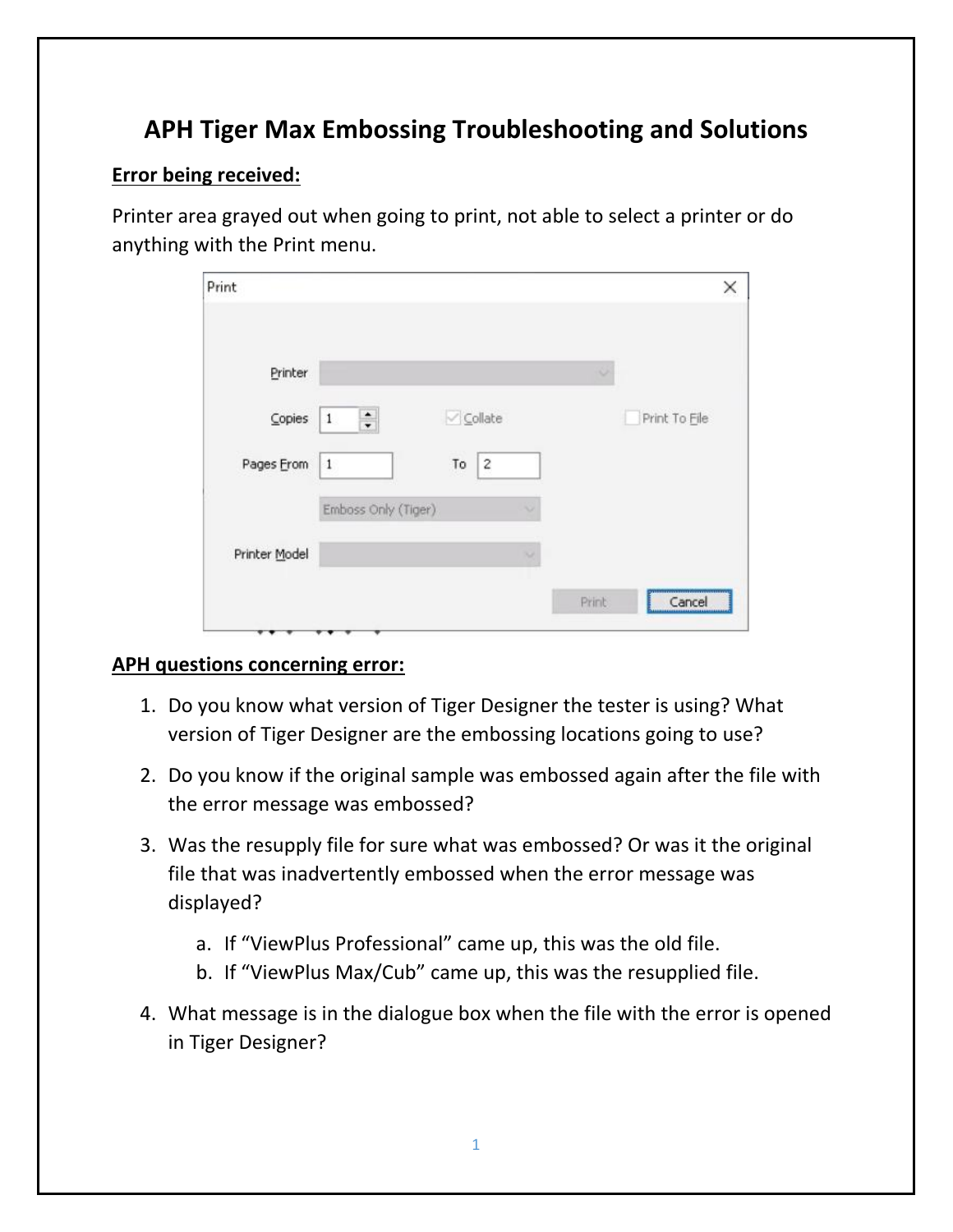## **APH Troubleshooting:**

APH runs files on a ViewPlus Max Embosser with these specifications:

- Model Number: 081402-00
- Voltage: 100-120

Able to emboss or error replicated:

- With Tiger Designer:
	- o Tiger Designer Version 6: error was replicated
	- o Tiger Designer Version 2: embossing enabled
- With Tiger Viewer:
	- o Tiger Viewer Version 6: error was replicated
	- o Tiger Viewer Version 5: error was replicated
	- o Tiger Viewer Version 2: embossing enabled

### Conclusion:

ViewPlus Professional was an embosser that ViewPlus used to sell, and was marketed as the Pro. In the early versions of Tiger Designer, the Pro, Cub, and Max were all listed in the software as the same embosser type (like the Max/Cub in the dialog box when opening files specified for the Max). However, newer versions of Tiger Designer have separated the two, where now there is an option to create for the ViewPlus Professional or the Max/Cub. We believe that this is why the older versions of Tiger Designer will run the Professional file on the Max with no issues, while the newer versions of Designer have them separated which causes issues with embossing through the Print menu.

### **Responses to questions:**

1. Are there limitations to what model number/production year of the Viewplus Max printer can be used to print the files successfully without manipulating them in any way?

No. As far as different versions of the Max Embosser, if the file is specifically saved as a PRN to run on the Max, regardless of the model number or production year, it should be able to emboss. It would also be able to emboss to the Cub as well since it is formatted for both of these printers. It is more about the classification of printer than the model year or voltage of printer.